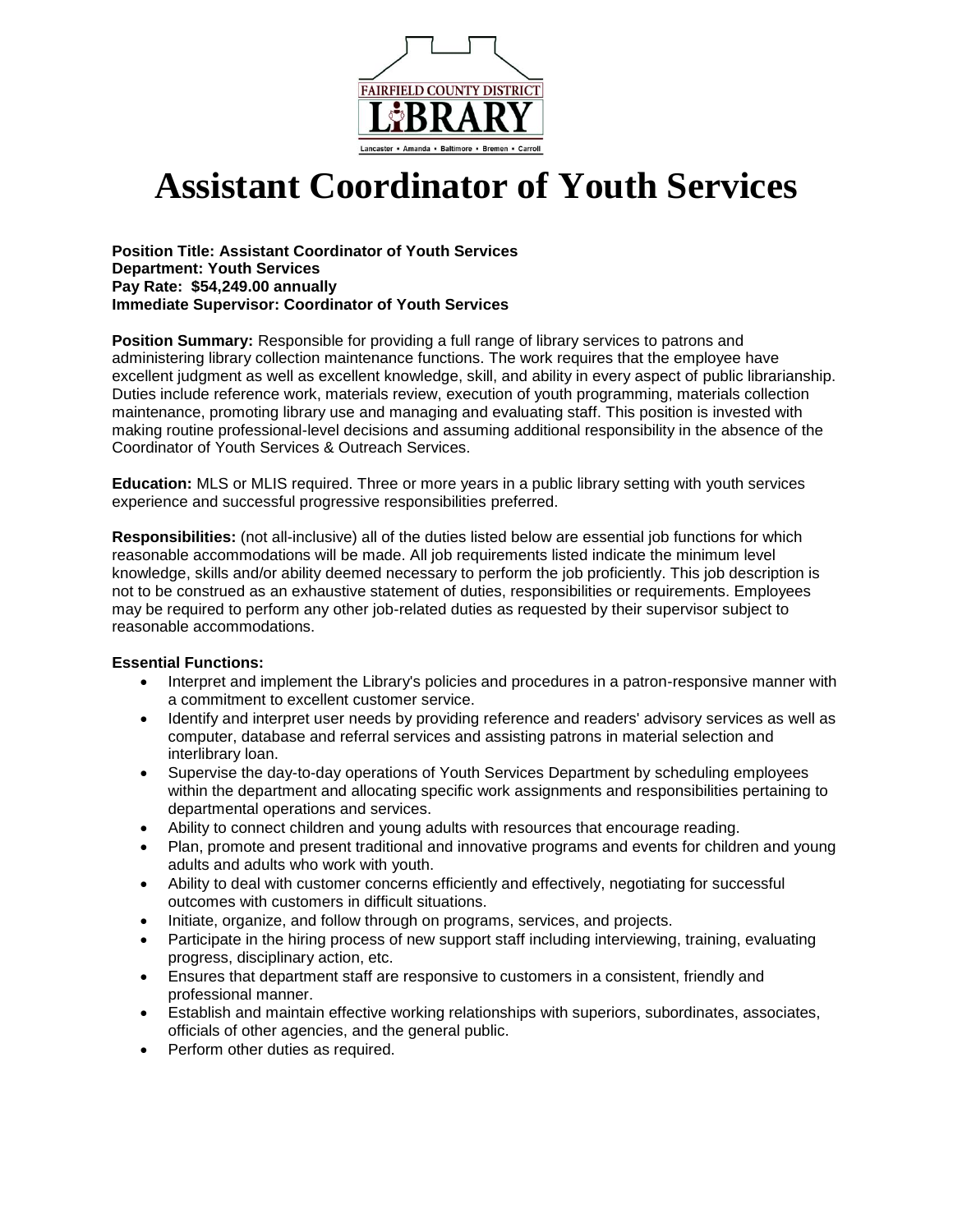## **Minimum Qualifications:**

- Advanced knowledge of the elements of library operation and the ability to apply such knowledge to work performed.
- A strong public service orientation, excellent customer service skills and interpersonal skills to deal effectively with the public and staff.
- Knowledge of management principles and the ability to effectively supervise and direct subordinates.
- Demonstrate a familiarity and appreciation of children's and young adult materials.
- Familiarity and proficiency with current library technology and the ability to develop skills in the complex use of the library's automation system and other computer technology, software and automated library systems.
- Proficiency in Microsoft Office and Internet searching required.
- Ability to operate and troubleshoot office equipment including information management tools and possess manual dexterity to operate the equipment (Windows applications, databases, etc.) and troubleshoot equipment when necessary.
- Ability to deal tactfully with personnel, visitors, vendors, government agencies/personnel, and the general public.
- Ability to set and model high performance standards characterized by integrity, and to earn trust and respect of others by coaching, inspiring and empowering teams of people to achieve department goals and objectives.
- Demonstrate judgment sufficient to work independently, organize work efficiently, set effective priorities and make sound choices despite obstacles or resistance.
- Ability to supervise and evaluate staff work performance and to delegate work effectively.
- Excellent verbal and written communication skills and the ability to follow oral and written instructions.

## **Specific Requirements:**

- After a reasonable orientation, possess a thorough understanding of the Library's policies and procedures and fully endorse the FCDL philosophy of public library service.
- Exhibit adherence to all personnel policies and procedures as established by the Board and Library Administration and provided for in the Union contract.
- Exhibit integrity and ability to maintain the confidentiality of library information.
- Exhibit patience, tact, a cheerful disposition and enthusiasm as well as the willingness to handle difficult staff and situations
- Conduct library programs for youth (including the creation of plans and materials), book talks, class visits and community library activities.
- Plans and creates booklists, bibliographies, displays and similar activities.
- Prepares teacher collections as needed.
- Help coordinate system wide children's and young adult programming such as the summer and winter reading programs.
- Understand the importance of connecting customers to popular and recreational reading and the ability to assist them in choosing materials.
- Keep abreast of current issues and trends and of pop culture for collection development purposes.
- Understand the importance of determining customer needs, researching and locating answers in a timely manner, and providing accurate information.
- Possess understanding of parameters for weeding a collection and disposition of obsolete materials.
- Engage in activities to increase community awareness of library resources such as conducting tours, preparing bibliographies and displays, and contacting schools and other organizations;
- Attend and participate in community activities and events.
- Prepare reports and collects data on departmental operations as assigned.
- Participate in the hiring process of new support staff including interviewing, training, evaluating progress, disciplinary action, etc.
- Provide information and training to staff members on library policies and procedures, departmental operations and services, job enhancements, and job-related technologies.
- Ensure effective, fair and timely evaluation of all department support staff and maintain proper personnel records.
- Conduct regular staff meetings and training sessions; monitor workload of staff; and facilitate completion of tasks. Seek staff input.